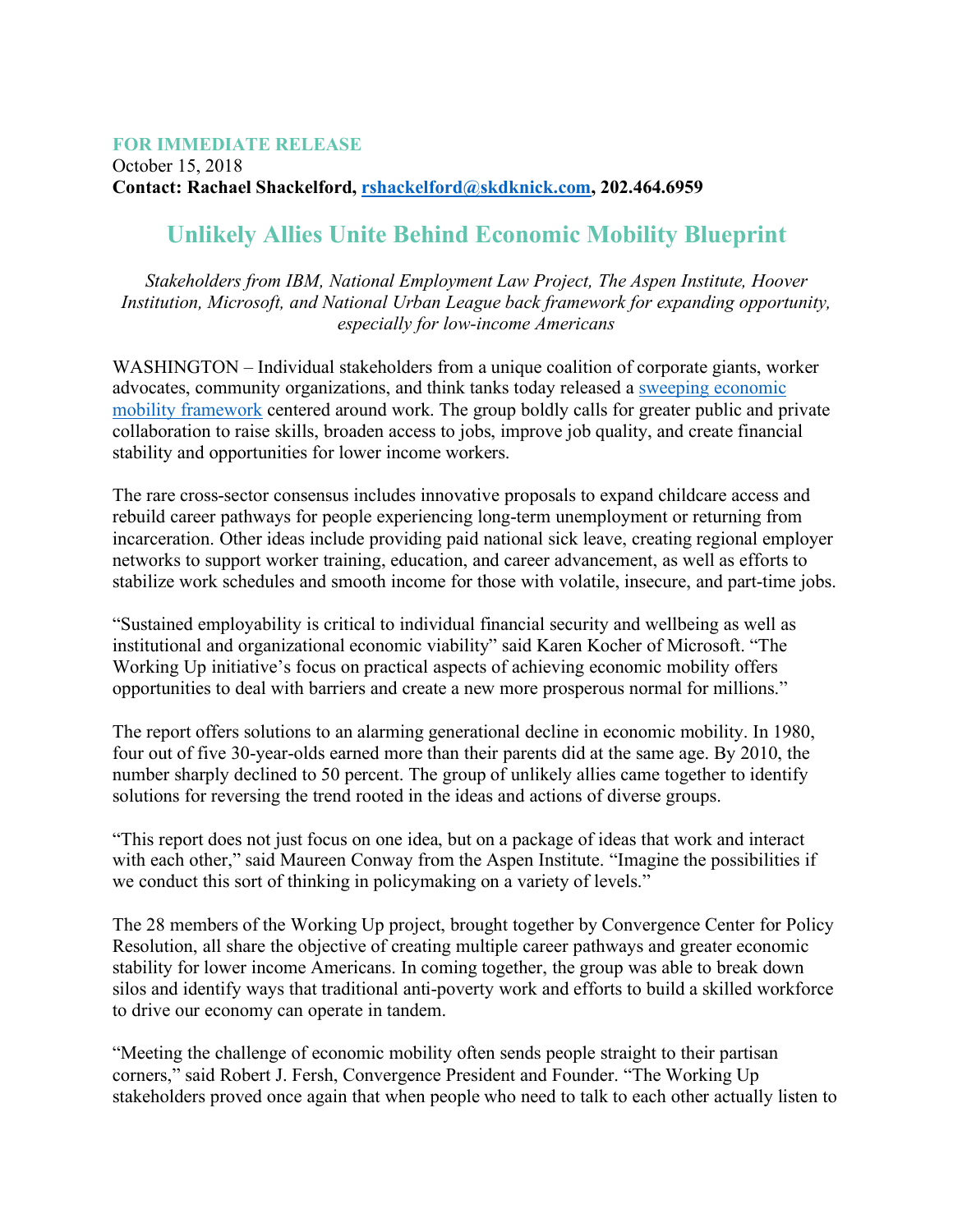each other, they can build trust, generate creative thinking, and find real solutions to critical and complex challenges.

After two years of research, dialogue and collaboration, and listening sessions with Americans facing barriers to opportunity, the group identified four key actions to renew economic mobility:

- **1. Build On-Ramps to the Workforce and Reduce Barriers to Employment** Strengthen systems for skill building, career exposure and advancement, beginning as minors and into adulthood.
- **2. Improve Job Quality for Lower Wage Workers** Employers should provide paid leave and flexible, predictable schedules. Government at all levels should work to increase the availability of affordable, quality childcare.
- **3. Increase Financial Stability and Security for Lower Wage Workers** Reduce financial volatility through children's savings accounts, expanded access to financial tools and the Earned Income Tax Credit, and employer- and community-supported emergency funds.
- **4. Remove Barriers to Work for Key Populations** Remove barriers for people facing long-term unemployment, who have criminal records, or disabilities**.**

The group also agreed on six principles to guide public and private action on work as an engine of economic mobility:

- 1. **Working with Dignity for a Decent Income** is central to a good life in our society. Work is also a primary way to meet our personal, social and economic responsibilities. Therefore, all Americans should have the opportunity to work to their full potential.
- 2. **Participation in the Workforce** should provide all workers with substantial opportunities and supports for increasing their skills, capacities, income and assets over time to facilitate upward mobility.
- 3. **Work, Supplemented by Supports and Benefits**, should provide sufficient income, economic security and stability for workers and their families to live in dignity.
- 4. **Public Policies, Private Practices and Social Norms** should remove barriers to work created by place, race, class, gender, disability, age and other circumstances.
- 5. **Responsibilities Related to Work and Returns from Work** should be shared appropriately among workers, employers, government, and society.
- 6. **Employers Are Critical Partners** in creating work opportunities, promoting economic mobility, and building workforce capabilities.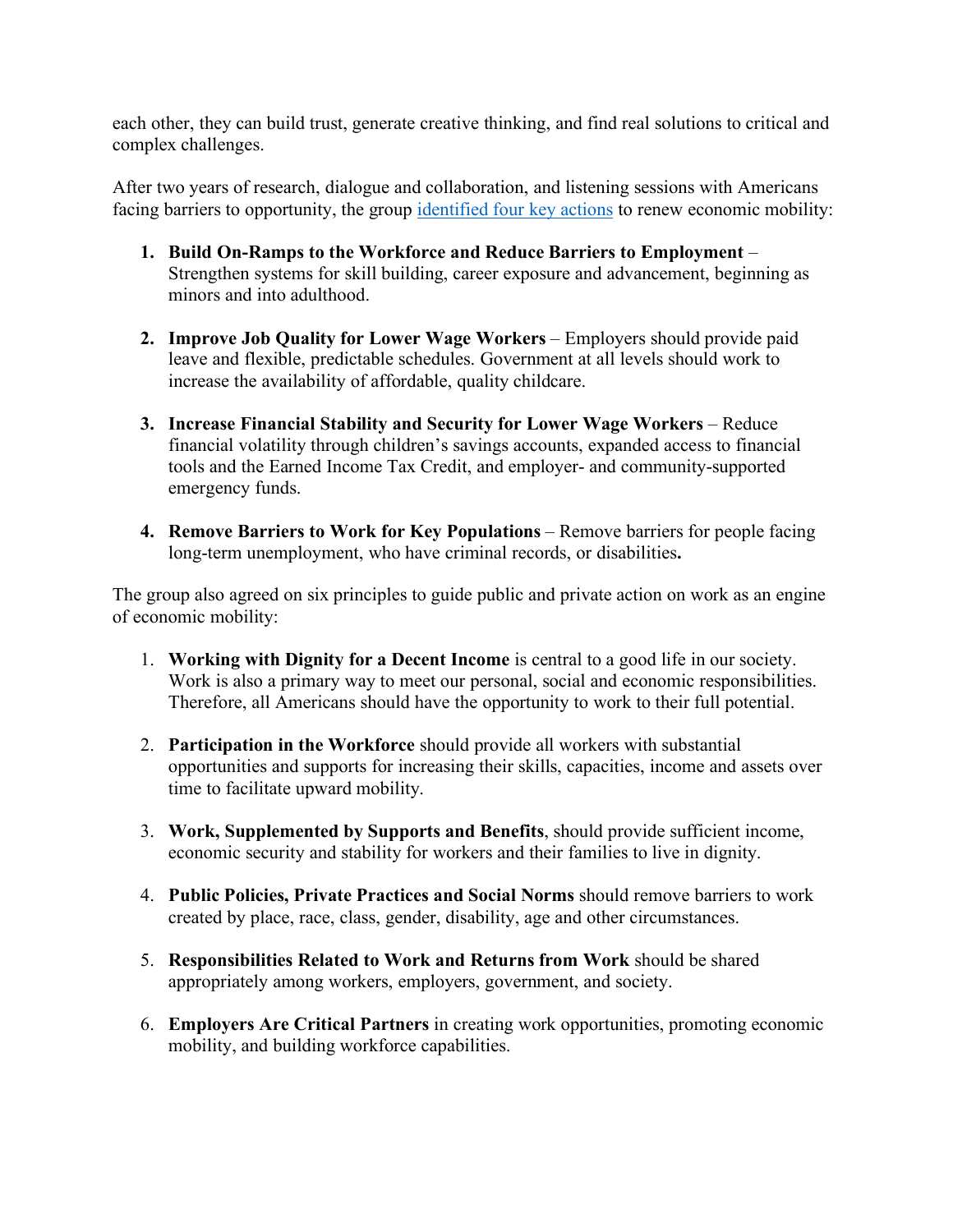Tackling this complex issue requires strong engagement from the private sector, lower wage workers, government and communities. The stakeholders agreed that we can innovate and invest to create effective public policy and private practices that meet employer needs for a skilled workforce and provide quality jobs and work supports for Americans.

The group is now acting to implement and promote these recommendations while calling on others to join in taking concrete steps across sectors. We need more collaborative problem solving where stakeholders build trust and deeper mutual understanding to increase access to opportunity in America, especially for those struggling the most.

The group's final report was made possible by support from a range of funders, including the W.K. Kellogg Foundation.

#### **Other Key Quotes from Working Up Stakeholders**:

"Economic mobility is a big problem, but something remarkable has happened—a group of people from different places have agreed on guiding principles. This isn't simply a menu of what we've put together. We've really worked to find common ground." **JOHN CARR, GEORGETOWN UNIVERSITY**

"It's amazing the consensus that can result between people with dramatically different views when trust is built and ideas are sincerely shared. The Working Up project, facilitated by Convergence Center for Policy Resolution, did just this. It enabled a remarkably diverse group of stakeholders to reach agreement on important principles and specific ideas to increase economic mobility in America."

## **LANHEE CHEN, HOOVER INSTITUTION**

"Sadly, compromise has become somewhat of a shameful concept in today's political climate when in reality, principled compromise, where all parties hold fast to their core values but build agreement where possible, is precisely how our government is designed to function. We made remarkable progress on so many key issues through Convergence's facilitation and I look forward to seeing many of our recommendations come to fruition."

## **JUDY CONTI, NATIONAL EMPLOYMENT LAW PROJECT**

"I've absolutely enjoyed participating in this group. My greatest surprise has been conversations with business leaders, and their willingness to be partners in this. I'm really looking forward to that and moving these ideas forward together."

## **ELIZABETH CLAY ROY, PHIPPS NEIGHBORHOODS**

The full list of participants includes:

Julian Alssid, Community College of Rhode Island Ellie Bertani, Walmart Michael Billet, U.S. Chamber of Commerce Shelley Waters Boots, Annie E. Casey Foundation Melissa Boteach, Center for American Progress